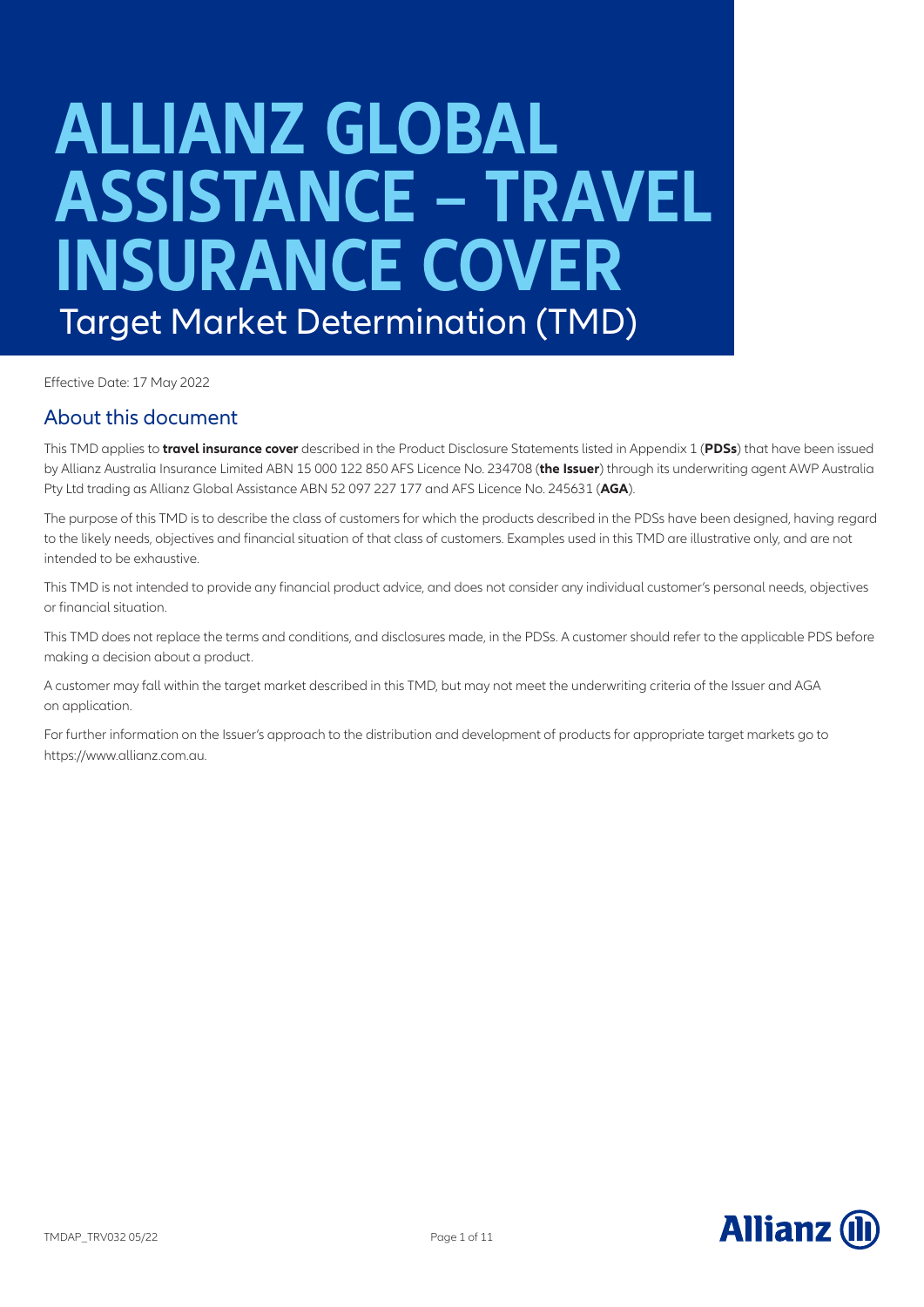## A. Target Market

## Product description (including key attributes)

| Main cover(s):                                                                   | Travel insurance benefits (see Travel Insurance Benefits below) are made available under six different plans<br>(each a <b>Plan</b> ):         |                     |                                        |                                                         |                           |                           |  |  |
|----------------------------------------------------------------------------------|------------------------------------------------------------------------------------------------------------------------------------------------|---------------------|----------------------------------------|---------------------------------------------------------|---------------------------|---------------------------|--|--|
|                                                                                  | Comprehensive;<br>$\blacksquare$                                                                                                               |                     |                                        |                                                         |                           |                           |  |  |
|                                                                                  | Essentials (if available under the applicable PDS);<br>$\qquad \qquad \blacksquare$                                                            |                     |                                        |                                                         |                           |                           |  |  |
|                                                                                  | Basic (if available under the applicable PDS);<br>$\qquad \qquad \blacksquare$                                                                 |                     |                                        |                                                         |                           |                           |  |  |
|                                                                                  | Domestic;<br>÷,                                                                                                                                |                     |                                        |                                                         |                           |                           |  |  |
|                                                                                  | Multi-Trip (domestic and international travel); and                                                                                            |                     |                                        |                                                         |                           |                           |  |  |
|                                                                                  | $\qquad \qquad \blacksquare$<br>Non-Medical Plan.                                                                                              |                     |                                        |                                                         |                           |                           |  |  |
|                                                                                  | $\blacksquare$                                                                                                                                 |                     |                                        |                                                         |                           |                           |  |  |
|                                                                                  | The Non-Medical Plan is only made available if persons are not eligible for one of the other Plans due to pre-existing<br>medical condition/s. |                     |                                        |                                                         |                           |                           |  |  |
| <b>Travel Insurance</b>                                                          | Not all Travel Insurance Benefits are available under each Plan. See table below for those Travel Insurance Benefits                           |                     |                                        |                                                         |                           |                           |  |  |
| <b>Benefits:</b>                                                                 | that apply to each Plan. The Travel Insurance Benefits are subject to the limitations and exclusions set out in the PDS.                       |                     |                                        |                                                         |                           |                           |  |  |
|                                                                                  | <b>Travel Insurance</b>                                                                                                                        | Comprehensive       | <b>Essentials Plan</b>                 | <b>Basic Plan</b>                                       | <b>Domestic Plan</b>      | Non-Medical               |  |  |
|                                                                                  | <b>Benefits</b>                                                                                                                                | Plan                |                                        |                                                         | (inc. domestic            | Plan                      |  |  |
|                                                                                  |                                                                                                                                                | (inc. international |                                        |                                                         | Multi-Trip Plan)          |                           |  |  |
|                                                                                  |                                                                                                                                                | Multi-Trip Plan)    |                                        |                                                         |                           |                           |  |  |
|                                                                                  | <b>Overseas Emergency</b><br>Assistance                                                                                                        | ✓                   | ✔                                      | ✓                                                       | $\boldsymbol{\mathsf{x}}$ | $\boldsymbol{\mathsf{x}}$ |  |  |
|                                                                                  | <b>Overseas Medical &amp;</b>                                                                                                                  |                     |                                        |                                                         |                           |                           |  |  |
|                                                                                  | <b>Hospital Expenses</b>                                                                                                                       | ✔                   | $\checkmark$                           | $\checkmark$                                            | $\boldsymbol{\mathsf{x}}$ | $\boldsymbol{\mathsf{x}}$ |  |  |
|                                                                                  | <b>Accidental Death</b>                                                                                                                        | ✓                   | ×                                      | $\boldsymbol{\mathsf{x}}$                               | ✔                         | ✓                         |  |  |
|                                                                                  | <b>Permanent Disability</b>                                                                                                                    | $\checkmark$        | $\boldsymbol{\mathsf{x}}$              | $\boldsymbol{\mathsf{x}}$                               | ×                         | $\checkmark$              |  |  |
|                                                                                  | Cancellation                                                                                                                                   | $\checkmark$        | $\checkmark$                           | $\boldsymbol{\mathsf{x}}$                               | $\checkmark$              | ✔                         |  |  |
|                                                                                  | <b>Additional Expenses</b>                                                                                                                     | $\checkmark$        | $\checkmark$                           | ×                                                       | $\checkmark$              | ✔                         |  |  |
|                                                                                  | <b>Travel Delay Expenses</b>                                                                                                                   | $\checkmark$        | ✔                                      | $\boldsymbol{\mathsf{x}}$                               | $\checkmark$              | ✔                         |  |  |
|                                                                                  | <b>Alternative Transport</b><br><b>Expenses</b>                                                                                                | ✓                   | $\boldsymbol{\mathsf{x}}$              | $\boldsymbol{\mathsf{x}}$                               | $\boldsymbol{\mathsf{x}}$ | ✔                         |  |  |
|                                                                                  | Luggage, Personal<br><b>Effects &amp; Valuables</b>                                                                                            | ✓                   | ✔                                      | $\boldsymbol{\mathsf{x}}$                               | ✓                         | ✓                         |  |  |
|                                                                                  | Luggage & Personal<br><b>Effects Delay Expenses</b>                                                                                            |                     | √                                      | $\pmb{\times}$                                          |                           |                           |  |  |
|                                                                                  | <b>Travel Documents,</b>                                                                                                                       |                     |                                        |                                                         |                           |                           |  |  |
|                                                                                  | <b>Transaction Cards &amp;</b>                                                                                                                 |                     | ×                                      | ×                                                       | ×                         |                           |  |  |
|                                                                                  | <b>Travellers Cheques</b>                                                                                                                      |                     |                                        |                                                         |                           |                           |  |  |
|                                                                                  | Theft of Cash                                                                                                                                  | ✓                   | ×                                      | ×                                                       | $\checkmark$              | ✓                         |  |  |
|                                                                                  | <b>Rental Vehicle Excess</b>                                                                                                                   | $\checkmark$        | $\checkmark$                           | ×.                                                      | $\checkmark$              | ✓                         |  |  |
|                                                                                  | <b>Personal Liability</b>                                                                                                                      | ✓                   | ✔                                      | ✔                                                       | ✓                         | ✓                         |  |  |
| <b>Insured Persons:</b>                                                          | Other than the Non-Medical Plan, the Plans are available as a Single, Duo or Family cover type. The Non-Medical                                |                     |                                        |                                                         |                           |                           |  |  |
|                                                                                  | Plan is only available as a Single cover type.                                                                                                 |                     |                                        |                                                         |                           |                           |  |  |
|                                                                                  |                                                                                                                                                | Provides cover for: |                                        |                                                         |                           |                           |  |  |
|                                                                                  | <b>Single Cover</b>                                                                                                                            | a single person; or |                                        |                                                         |                           |                           |  |  |
|                                                                                  |                                                                                                                                                | ٠                   |                                        | a single parent or grandparent and up to 10 dependants. |                           |                           |  |  |
|                                                                                  | Duo Cover                                                                                                                                      | ٠                   | two persons, but not their dependants. |                                                         |                           |                           |  |  |
| two parents or grandparents and up to 10 dependants.<br><b>Family Cover</b><br>٠ |                                                                                                                                                |                     |                                        |                                                         |                           |                           |  |  |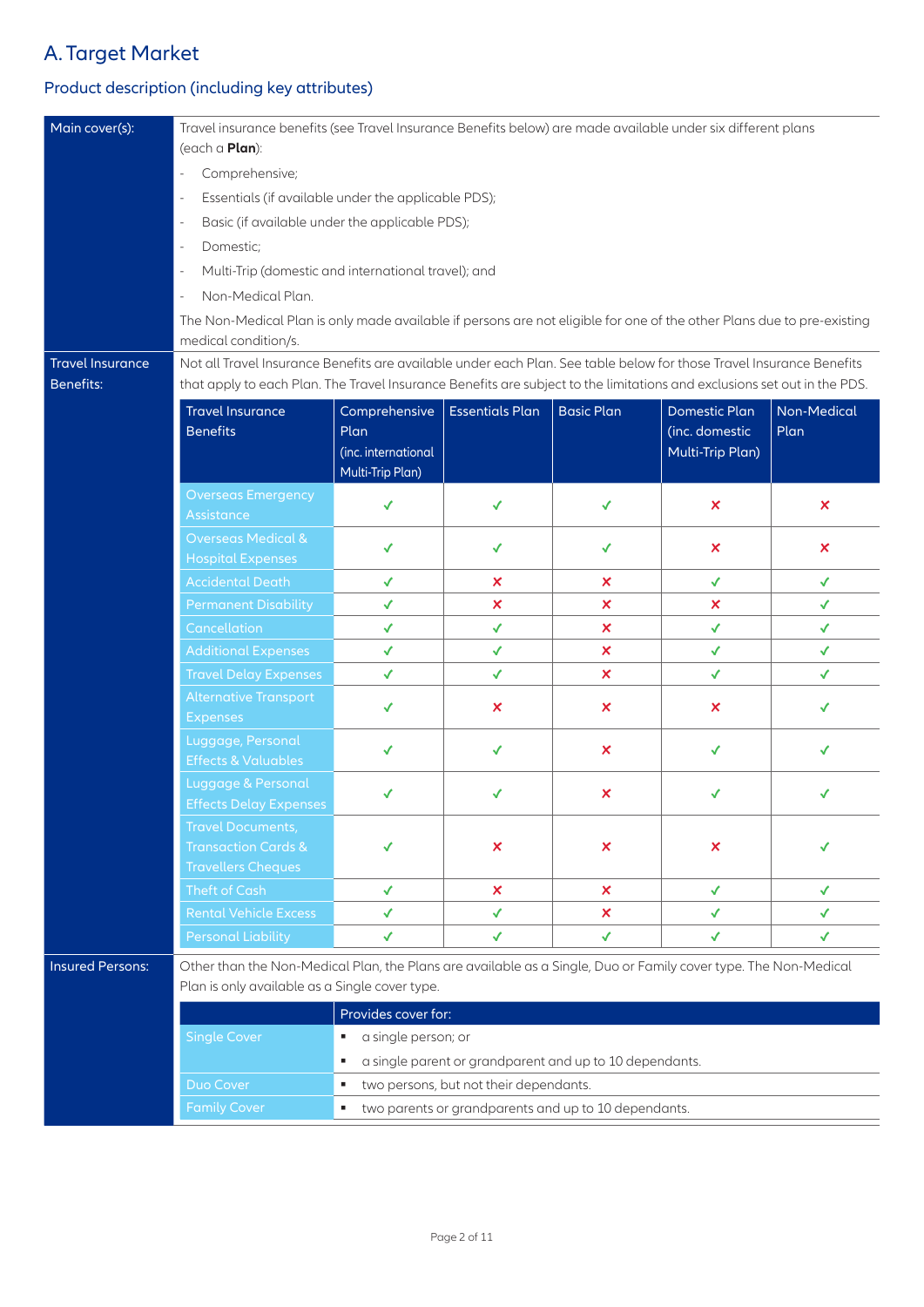| <b>Optional Pack(s):</b> | Not all activities are covered under the Plans. For a Comprehensive Plan, Domestic Plan and Multi-Trip Plan,<br>a customer may add one or more Optional Packs (see below) to cover certain additional activities:                                  |                                                                                                                                                                                                                                                                                                                                                                                                                                                                                                                                             |  |  |
|--------------------------|----------------------------------------------------------------------------------------------------------------------------------------------------------------------------------------------------------------------------------------------------|---------------------------------------------------------------------------------------------------------------------------------------------------------------------------------------------------------------------------------------------------------------------------------------------------------------------------------------------------------------------------------------------------------------------------------------------------------------------------------------------------------------------------------------------|--|--|
|                          | Adventure Pack to cover certain adventure activities under their Plan except for Permanent Disability and<br>Personal Liability;                                                                                                                   |                                                                                                                                                                                                                                                                                                                                                                                                                                                                                                                                             |  |  |
|                          | $\overline{\phantom{a}}$<br>Personal Liability; and                                                                                                                                                                                                | Snow Sport Pack to cover certain snow sport activities under their Plan except for Permanent Disability and                                                                                                                                                                                                                                                                                                                                                                                                                                 |  |  |
|                          | $\qquad \qquad \blacksquare$                                                                                                                                                                                                                       | Cruise Pack to cover sea and ocean cruising under their Plan.                                                                                                                                                                                                                                                                                                                                                                                                                                                                               |  |  |
|                          | Optional Packs are subject to payment of additional premium, and additional excess may apply to claims under<br>these Optional Packs. The benefits covered by, and the exclusions that apply to, these Optional Packs are described<br>in the PDS. |                                                                                                                                                                                                                                                                                                                                                                                                                                                                                                                                             |  |  |
| Pre-existing<br>Medical  | have been disclosed to, and accepted by AGA.                                                                                                                                                                                                       | The Plans do not cover claims arising directly or indirectly from pre-existing medical condition/s unless those conditions                                                                                                                                                                                                                                                                                                                                                                                                                  |  |  |
| Conditions:              |                                                                                                                                                                                                                                                    | When purchasing either a Comprehensive, Domestic or Multi-Trip Plan, a customer can apply for cover for pre-existing<br>medical condition/s by completing a medical assessment. AGA will assess the request and decide whether they will<br>offer cover for the pre-existing medical condition/s. AGA's offer of cover may be subject to additional conditions.<br>The Essentials, Basic and Non-Medical Plans do not cover pre-existing medical conditions, and a customer cannot<br>apply for cover for pre-existing medical condition/s. |  |  |
|                          | medical condition/s.                                                                                                                                                                                                                               | The Certificate of Insurance or Medical Terms of Cover will identify those pre-existing medical condition/s which<br>have been accepted by AGA and any additional conditions that apply in relation to the accepted pre-existing                                                                                                                                                                                                                                                                                                            |  |  |
| Key eligibility          | Insured person(s) must:                                                                                                                                                                                                                            |                                                                                                                                                                                                                                                                                                                                                                                                                                                                                                                                             |  |  |
| criteria:                | have a permanent home in Australia and:                                                                                                                                                                                                            |                                                                                                                                                                                                                                                                                                                                                                                                                                                                                                                                             |  |  |
|                          | be a permanent resident of Australia; or                                                                                                                                                                                                           |                                                                                                                                                                                                                                                                                                                                                                                                                                                                                                                                             |  |  |
|                          |                                                                                                                                                                                                                                                    | hold a current Australian visa (but not a tourist or working holiday visa) that will remain valid after the journey<br>ends and allow them an unrestricted right of re-entry into Australia; or                                                                                                                                                                                                                                                                                                                                             |  |  |
|                          | ÷,                                                                                                                                                                                                                                                 | hold a valid Australian Medicare card;                                                                                                                                                                                                                                                                                                                                                                                                                                                                                                      |  |  |
|                          | <b>AND</b>                                                                                                                                                                                                                                         |                                                                                                                                                                                                                                                                                                                                                                                                                                                                                                                                             |  |  |
|                          | be under the Age Limit (if any) for the relevant Plan and Optional Cover (see below).<br>٠                                                                                                                                                         |                                                                                                                                                                                                                                                                                                                                                                                                                                                                                                                                             |  |  |
|                          |                                                                                                                                                                                                                                                    |                                                                                                                                                                                                                                                                                                                                                                                                                                                                                                                                             |  |  |
|                          | Plan/Optional Pack                                                                                                                                                                                                                                 | Maximum Age                                                                                                                                                                                                                                                                                                                                                                                                                                                                                                                                 |  |  |
|                          | Comprehensive Plan                                                                                                                                                                                                                                 |                                                                                                                                                                                                                                                                                                                                                                                                                                                                                                                                             |  |  |
|                          | <b>Domestic Plan</b>                                                                                                                                                                                                                               |                                                                                                                                                                                                                                                                                                                                                                                                                                                                                                                                             |  |  |
|                          | <b>Non-Medical Plan</b>                                                                                                                                                                                                                            | No age limit                                                                                                                                                                                                                                                                                                                                                                                                                                                                                                                                |  |  |
|                          | <b>Cruise Pack</b>                                                                                                                                                                                                                                 |                                                                                                                                                                                                                                                                                                                                                                                                                                                                                                                                             |  |  |
|                          | <b>Essentials Plan</b>                                                                                                                                                                                                                             |                                                                                                                                                                                                                                                                                                                                                                                                                                                                                                                                             |  |  |
|                          | <b>Basic Plan</b>                                                                                                                                                                                                                                  |                                                                                                                                                                                                                                                                                                                                                                                                                                                                                                                                             |  |  |
|                          | Multi-trip Plan                                                                                                                                                                                                                                    | 74 years old at the time the certificate of insurance is issued                                                                                                                                                                                                                                                                                                                                                                                                                                                                             |  |  |
|                          | <b>Adventure Pack</b>                                                                                                                                                                                                                              |                                                                                                                                                                                                                                                                                                                                                                                                                                                                                                                                             |  |  |
|                          |                                                                                                                                                                                                                                                    |                                                                                                                                                                                                                                                                                                                                                                                                                                                                                                                                             |  |  |
|                          | <b>Snow Sport Pack</b>                                                                                                                                                                                                                             |                                                                                                                                                                                                                                                                                                                                                                                                                                                                                                                                             |  |  |
|                          | The journey must:<br>have not yet started;<br>٠                                                                                                                                                                                                    |                                                                                                                                                                                                                                                                                                                                                                                                                                                                                                                                             |  |  |
|                          | begin and end in Australia;<br>٠                                                                                                                                                                                                                   |                                                                                                                                                                                                                                                                                                                                                                                                                                                                                                                                             |  |  |
|                          | ٠                                                                                                                                                                                                                                                  | other than for the Multi-trip Plan, be a single journey;                                                                                                                                                                                                                                                                                                                                                                                                                                                                                    |  |  |
|                          | ٠                                                                                                                                                                                                                                                  | not exceed the Duration Limit for the relevant Plan (see below); and                                                                                                                                                                                                                                                                                                                                                                                                                                                                        |  |  |
|                          | ٠                                                                                                                                                                                                                                                  | be to a Covered Location for the Plan (see below).                                                                                                                                                                                                                                                                                                                                                                                                                                                                                          |  |  |
|                          | Plan                                                                                                                                                                                                                                               | <b>Duration Limit</b>                                                                                                                                                                                                                                                                                                                                                                                                                                                                                                                       |  |  |
|                          | <b>Comprehensive Plan</b>                                                                                                                                                                                                                          |                                                                                                                                                                                                                                                                                                                                                                                                                                                                                                                                             |  |  |
|                          | <b>Essentials Plan</b>                                                                                                                                                                                                                             |                                                                                                                                                                                                                                                                                                                                                                                                                                                                                                                                             |  |  |
|                          | <b>Basic Plan</b>                                                                                                                                                                                                                                  | Up to 12 months                                                                                                                                                                                                                                                                                                                                                                                                                                                                                                                             |  |  |
|                          | <b>Non-Medical Plan</b>                                                                                                                                                                                                                            |                                                                                                                                                                                                                                                                                                                                                                                                                                                                                                                                             |  |  |
|                          | <b>Domestic Plan</b>                                                                                                                                                                                                                               | Up to 69 days                                                                                                                                                                                                                                                                                                                                                                                                                                                                                                                               |  |  |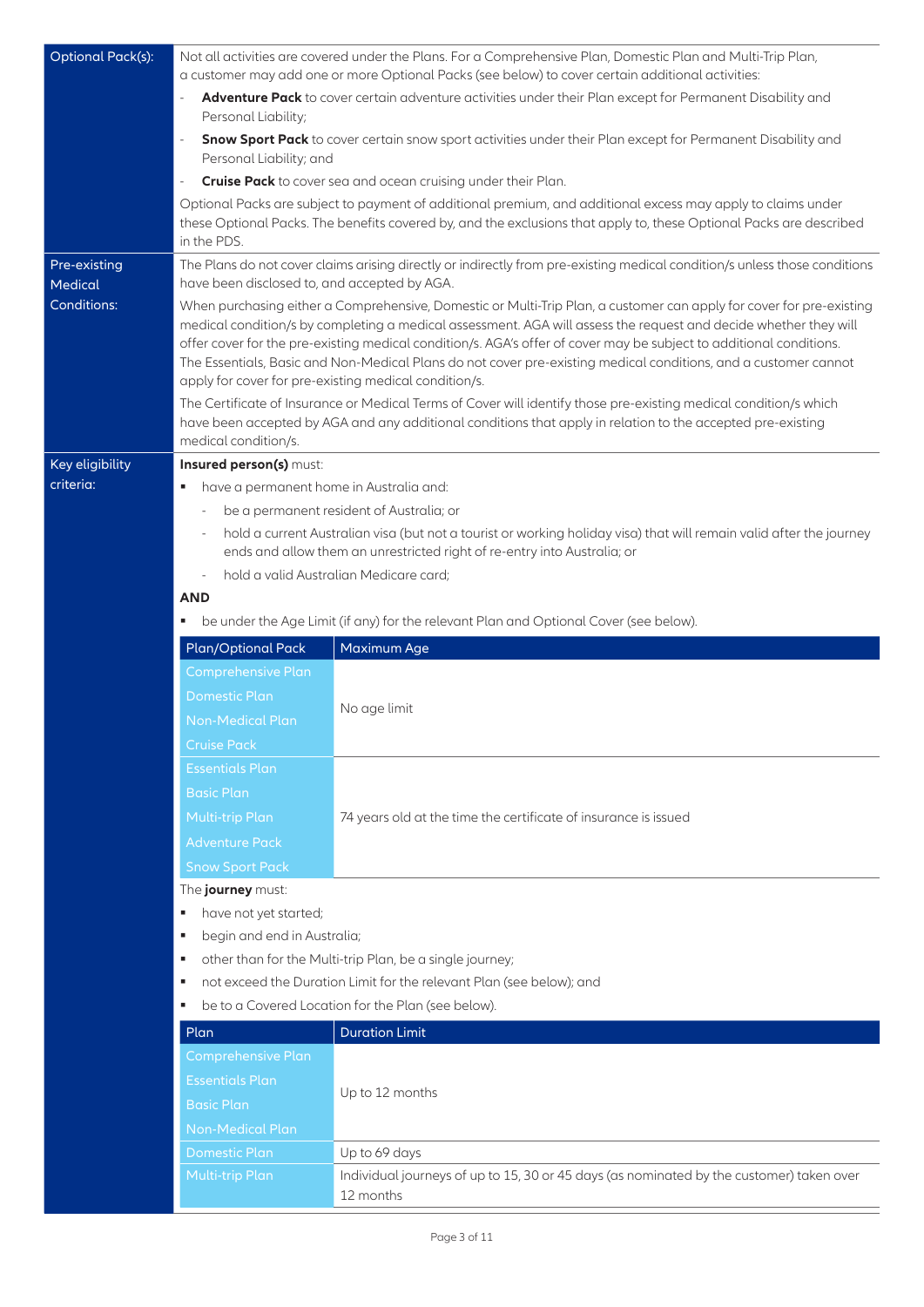If a journey has commenced, the Duration Limit may be extended under a Comprehensive, Domestic, Essentials or Basic Plan. Extending the Duration Limit is subject to the following eligibility criteria:

- (a) extension relates to an unexpired Plan;
- (b) insured persons are under 75 years at the date of the extension;
- (c) be to a Covered Location for the Plan (see above).

|                 | Plan                                                                                                                     | <b>Covered Destination</b>                                                                                                                                                                                                                                                                                                                           |  |  |  |
|-----------------|--------------------------------------------------------------------------------------------------------------------------|------------------------------------------------------------------------------------------------------------------------------------------------------------------------------------------------------------------------------------------------------------------------------------------------------------------------------------------------------|--|--|--|
|                 | <b>Comprehensive Plan</b>                                                                                                |                                                                                                                                                                                                                                                                                                                                                      |  |  |  |
|                 | <b>Essentials Plan</b>                                                                                                   | Countries and/or regions outside Australia accepted by us and set out in the Certificate of<br>Insurance. This must include a destination outside of Australia.                                                                                                                                                                                      |  |  |  |
|                 | <b>Basic Plan</b>                                                                                                        |                                                                                                                                                                                                                                                                                                                                                      |  |  |  |
|                 | <b>Domestic Plan</b>                                                                                                     | Inside Australia                                                                                                                                                                                                                                                                                                                                     |  |  |  |
|                 | <b>Multi-trip Plan</b>                                                                                                   | Either Outside and/or Inside Australia (as noted in the policy schedule)                                                                                                                                                                                                                                                                             |  |  |  |
|                 | <b>Non-Medical Plan</b>                                                                                                  | For the Multi-trip Plan only, a journey that is limited to travel within Australia must include<br>a destination that is at least 250 kilometres from the insured's home.                                                                                                                                                                            |  |  |  |
|                 | <b>Cruise Pack</b>                                                                                                       | Sea and ocean cruising; and                                                                                                                                                                                                                                                                                                                          |  |  |  |
|                 |                                                                                                                          | Outside Australian waters or, if inside Australian waters, on a vessel with on-board<br>accommodation and trained medical staff.                                                                                                                                                                                                                     |  |  |  |
| Key exclusions: |                                                                                                                          | The Travel Insurance Benefits covered by a Plan are subject to specific and general exclusions. Refer to "what we do                                                                                                                                                                                                                                 |  |  |  |
|                 |                                                                                                                          | not cover" for each Travel Insurance Benefit and the general exclusions in the PDS for full detail of the exclusions.                                                                                                                                                                                                                                |  |  |  |
|                 | Key exclusions are summarised below.                                                                                     |                                                                                                                                                                                                                                                                                                                                                      |  |  |  |
|                 |                                                                                                                          | Key exclusions that apply to the Travel Insurance Benefits are:                                                                                                                                                                                                                                                                                      |  |  |  |
|                 | an epidemic or pandemic (see below);<br>٠                                                                                |                                                                                                                                                                                                                                                                                                                                                      |  |  |  |
|                 | ٠<br><b>Application Process;</b>                                                                                         | pre-existing medical conditions unless such conditions were disclosed to and accepted by AGA as part of the                                                                                                                                                                                                                                          |  |  |  |
|                 | ٠                                                                                                                        | medication an insured person was prescribed or taking before their journey began;                                                                                                                                                                                                                                                                    |  |  |  |
|                 | ٠<br>included in an Optional Pack;                                                                                       | participation in any activity not listed in the "Activities included in this Product" section unless those activities are                                                                                                                                                                                                                            |  |  |  |
|                 | riding of, or passenger on, a quad bike, motorcycle, moped, motorised scooter unless covered by the Adventure Pack;<br>٠ |                                                                                                                                                                                                                                                                                                                                                      |  |  |  |
|                 | ٠<br>recognised in that country;                                                                                         | driving or riding a vehicle as the driver without the appropriate class of licence (excluding learner's licences) in<br>Australia for that vehicle, or a licence valid for the country you are travelling in if their Australian licence is not                                                                                                      |  |  |  |
|                 | ٠                                                                                                                        | pregnancy or childbirth after 24 weeks or more gestation;                                                                                                                                                                                                                                                                                            |  |  |  |
|                 | ٠<br>circumstances that may result in a claim;                                                                           | at the time of purchasing the Plan, an insured person was aware, or should have been aware, of an event or                                                                                                                                                                                                                                           |  |  |  |
|                 | л                                                                                                                        | insured persons did not follow relevant travel advice or warnings issued by the Australian government; and                                                                                                                                                                                                                                           |  |  |  |
|                 |                                                                                                                          | insured persons not taking all reasonable precautions to safeguard luggage and personal effects or valuables.                                                                                                                                                                                                                                        |  |  |  |
|                 | to apply):                                                                                                               | Epidemic or pandemic exclusion - The epidemic and pandemic exclusion does not exclude claims under the Travel<br>Insurance Benefits and Optional Packs set out below if an insured person is positively diagnosed as suffering a<br>sickness recognised as an epidemic or pandemic, such as COVID-19 (please note: other key exclusions may continue |  |  |  |
|                 | and Additional Expenses                                                                                                  | (a) Travel Insurance Benefits - Overseas Emergency Assistance, Overseas Medical & Hospital Expenses, Cancellation                                                                                                                                                                                                                                    |  |  |  |
|                 | (b) Optional Packs:                                                                                                      |                                                                                                                                                                                                                                                                                                                                                      |  |  |  |
|                 |                                                                                                                          | Cruise Pack - for Medical Cover while Cruising, Evacuation Cover - Ship to Shore, Cabin Confinement and<br>Pre-Paid Shore Excursion Cancellation                                                                                                                                                                                                     |  |  |  |
|                 |                                                                                                                          | <b>Snow Pack -</b> for Overseas Emergency Snow Sport Assistance and Snow Sport Pack                                                                                                                                                                                                                                                                  |  |  |  |
| Limitations:    |                                                                                                                          | <b>Claims Limits -</b> Claims are subject to single item and aggregate limits (as specified in the PDS and certificate of<br>insurance). Under the Multi-Trip Plan, claims limits will reset for each journey except for Personal Liability.                                                                                                         |  |  |  |
|                 |                                                                                                                          | Fulfilment - Claims may be fulfilled either by assistance services provided, repair, replacement, reimbursement or by<br>a cash settlement payment depending on the circumstances.                                                                                                                                                                   |  |  |  |
| Excess:         |                                                                                                                          | Claims are subject to the payment of premium and excess, as specified in the PDS and certificate of insurance.                                                                                                                                                                                                                                       |  |  |  |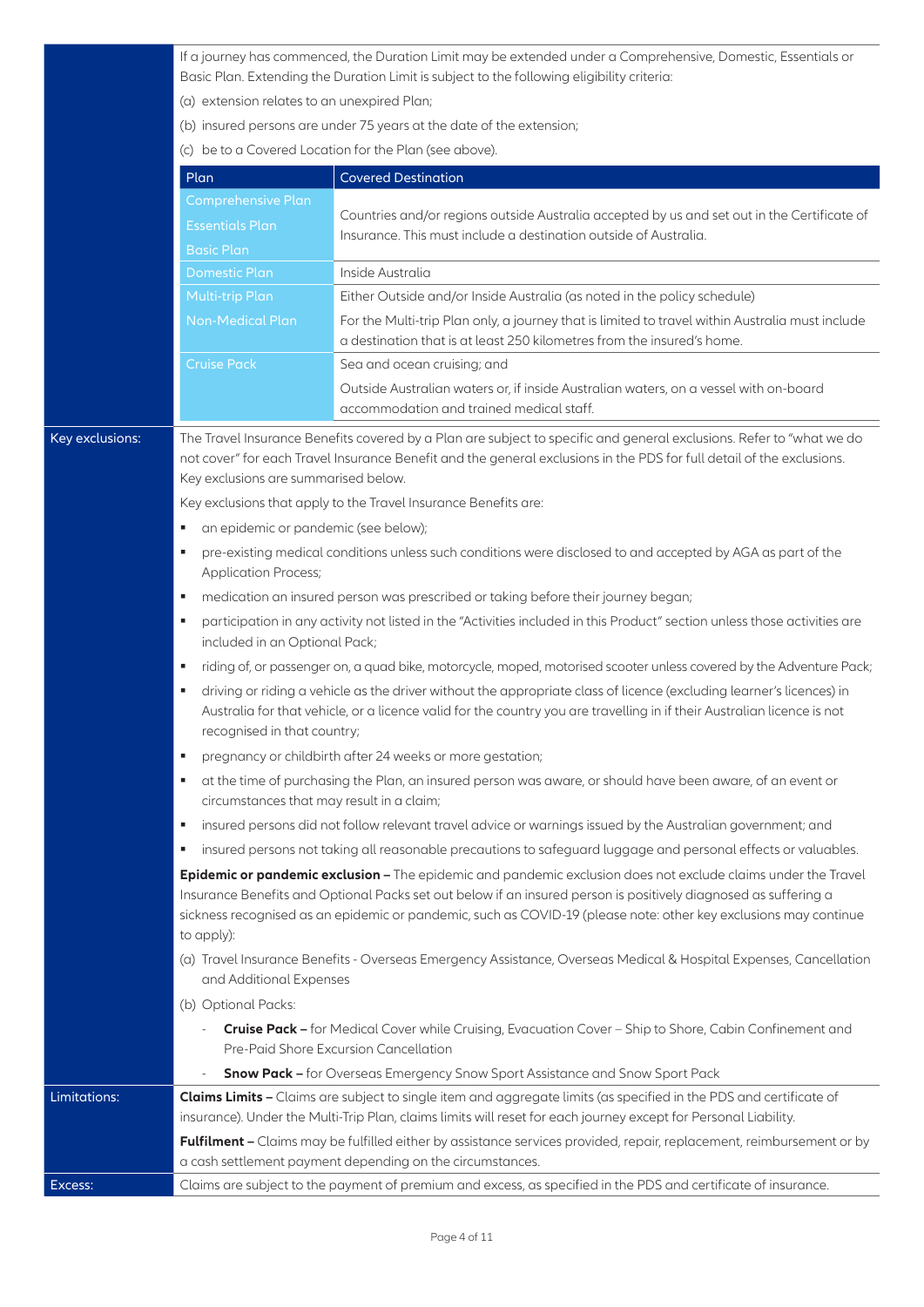#### Likely needs, objectives and financial situation

#### **Comprehensive Plan is designed for:**



#### **Comprehensive Plan is not designed for persons (Ineligible Persons):**

|  | who are not travelling outside Australia;                                                                                  |
|--|----------------------------------------------------------------------------------------------------------------------------|
|  | who are taking more than one journey;                                                                                      |
|  | whose journey is longer than 12 months;                                                                                    |
|  | whose journey includes sea or ocean cruising unless a Cruise Pack is selected;                                             |
|  | who are seeking cover for pre-existing medical conditions unless those conditions are disclosed and accepted<br>by AGA; or |
|  | whose journey includes certain snow sports and adventure activities unless a Snow Pack or Adventure Pack<br>is selected    |

#### **Essentials Plan is designed for:**



#### **Essentials Plan is not designed for persons (Ineligible Persons):**

| $\bullet$ | who are not travelling outside Australia;                            |
|-----------|----------------------------------------------------------------------|
|           | who are taking more than one journey;                                |
|           | whose journey is longer than 12 months;                              |
| ٠         | who are over 74 years old;                                           |
|           | whose journey includes sea or ocean cruising;                        |
| ٠         | who are seeking cover for pre-existing medical condition/s; or       |
|           | whose journey includes certain snow sports and adventure activities. |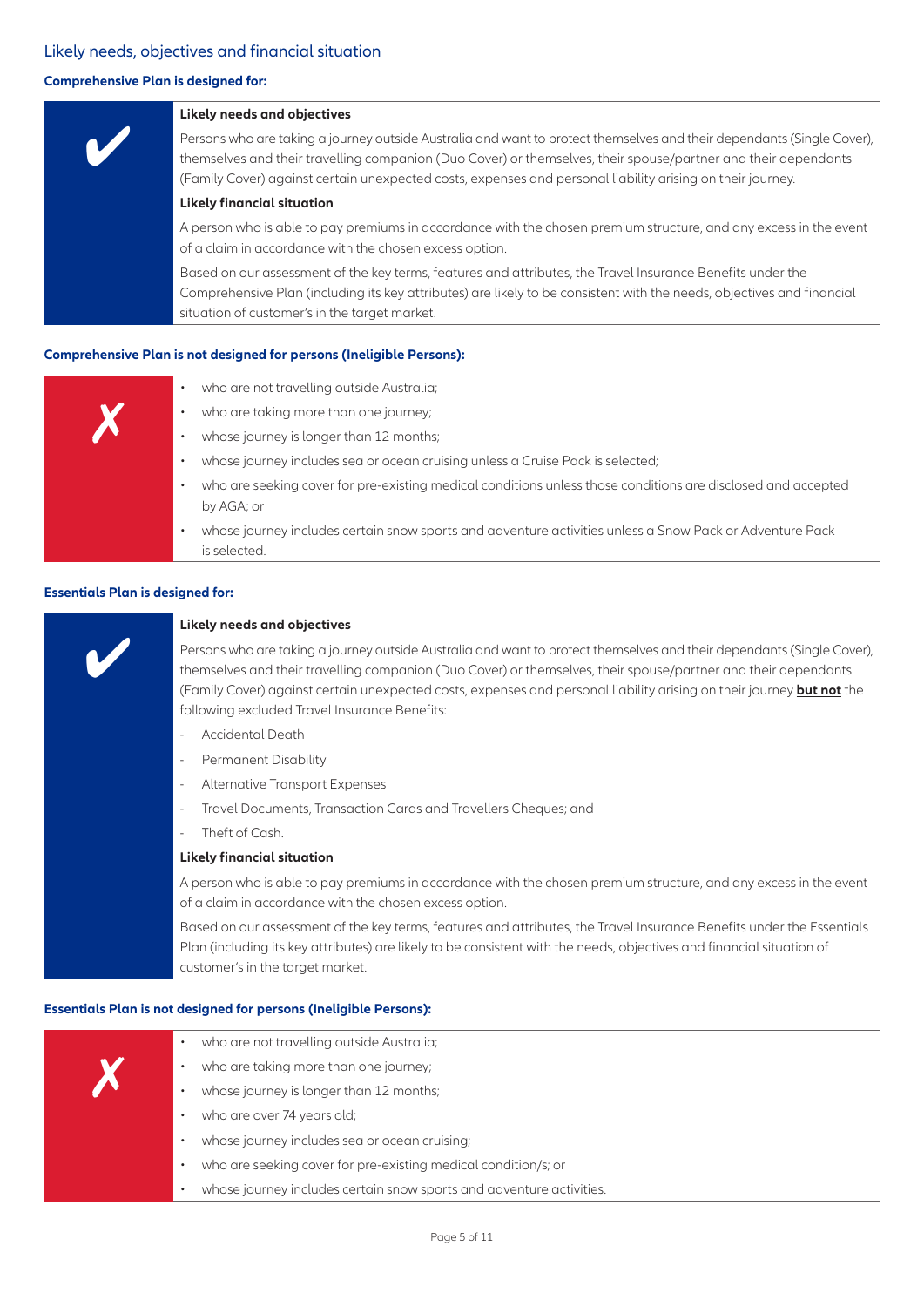#### **Basic Plan is designed for:**



#### **Basic Plan is not designed for persons (Ineligible Persons):**

|  | • who are not travelling outside Australia; |
|--|---------------------------------------------|
|  | who are taking more than one journey;       |
|  | whose journey is longer than 12 months;     |
|  | • who are over 74 years old;                |
|  | whose journey includes sea or ocean cru     |
|  | whose journey includes certain snow spo     |
|  | who are seeking cover for pre-existing m    |

- who are taking more than one journey;
- whose journey is longer than 12 months;
- who are over 74 years old;
- whose journey includes sea or ocean cruising;
- whose journey includes certain snow sports and adventure activities; or
- who are seeking cover for pre-existing medical condition/s.

#### **Domestic Plan is designed for:**



#### **Likely needs and objectives**

Persons who are taking journey inside Australia that want to protect themselves and their dependants (Single Cover), themselves and their travelling companion (Duo Cover) or themselves, their spouse/partner and their dependants (Family Cover) against certain unexpected costs, expenses and personal liability arising on their journey **but not**

- Emergency Assistance Services;
- Medical and Hospital Expenses;
- Permanent Disability;
- Alternative Transport Expenses; and
- Travel Documents, Transaction Cards and Travellers Cheques:

#### **Likely financial situation**

A person who is able to pay premiums in accordance with the chosen premium structure, and any excess in the event of a claim in accordance with the chosen excess option.

Based on our assessment of the key terms, features and attributes, the Travel Insurance Benefits under the Domestic Plan (including its key attributes) are likely to be consistent with the needs, objectives and financial situation of customer's in the target market.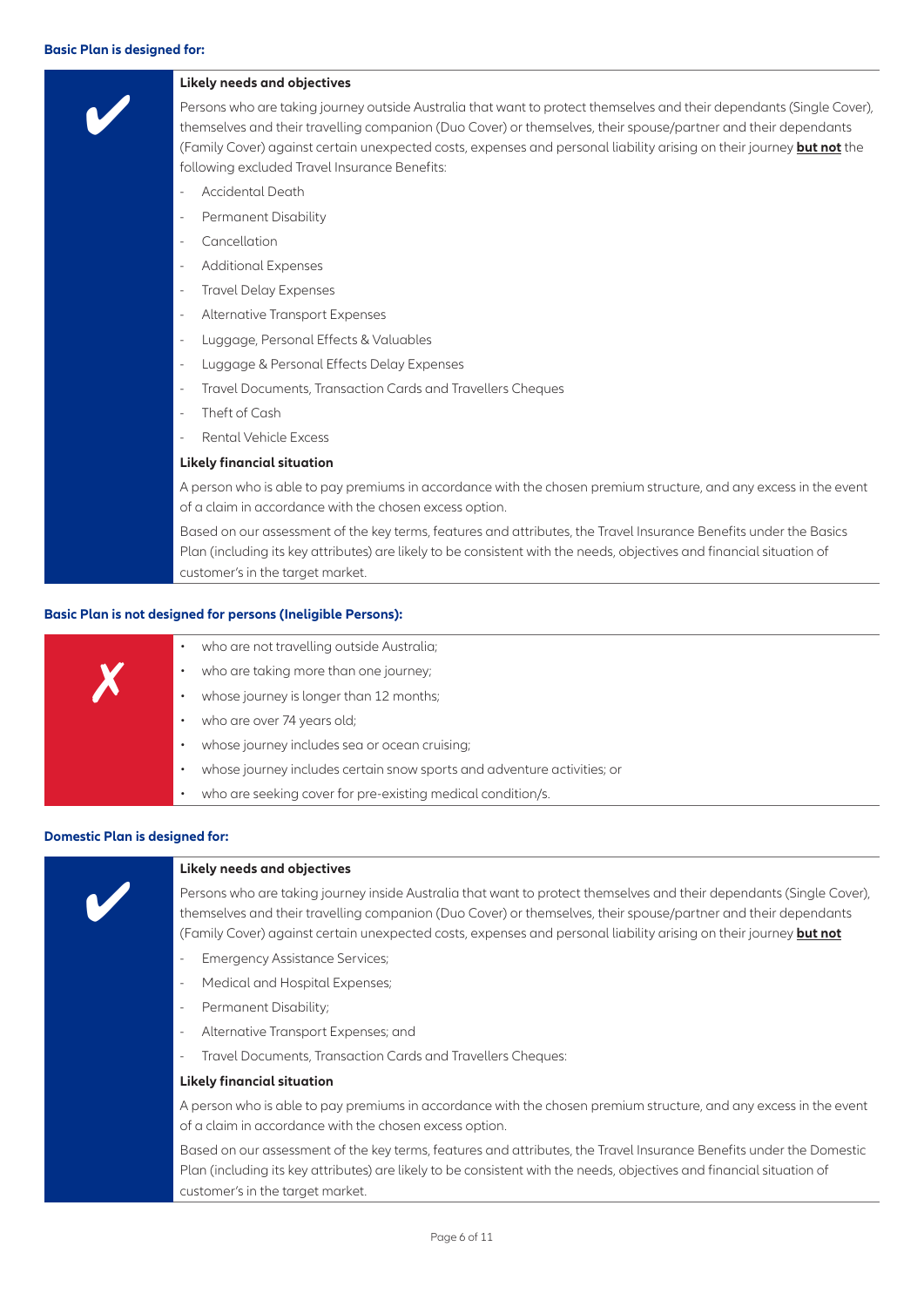#### **Domestic Plan is not designed for persons (Ineligible Persons):**

|   | who are travelling outside Australia;                                                                                       |
|---|-----------------------------------------------------------------------------------------------------------------------------|
| V | who are taking more than one journey;                                                                                       |
|   | whose journey is longer than 69 days;                                                                                       |
|   | whose journey includes sea or ocean cruising unless a Cruise Pack is selected;                                              |
|   | whose journey includes certain snow sports and adventure activities unless a Snow Pack or Adventure Pack is<br>selected; or |
|   | who are seeking cover for pre-existing medical conditions unless those conditions are disclosed and accepted<br>by AGA.     |

#### **Multi-trip Plan is designed for:**

| Likely needs and objectives                                                                                                                                                                                                                                                                                                                                                                                     |
|-----------------------------------------------------------------------------------------------------------------------------------------------------------------------------------------------------------------------------------------------------------------------------------------------------------------------------------------------------------------------------------------------------------------|
| Persons who are taking multiple journeys inside and/or outside Australia that want to protect themselves and their<br>dependants (Single Cover), themselves and their travelling companion (Duo Cover) or themselves, their spouse/<br>partner and their dependants (Family Cover) against certain unexpected costs, expenses and personal liability<br>arising on their journey but not when inside Australia: |
| <b>Emergency Assistance Services;</b><br>$\overline{\phantom{a}}$                                                                                                                                                                                                                                                                                                                                               |
| Medical and Hospital Expenses;<br>$\overline{\phantom{a}}$                                                                                                                                                                                                                                                                                                                                                      |
| Permanent Disability;<br>$\overline{\phantom{a}}$                                                                                                                                                                                                                                                                                                                                                               |
| Alternative Transport Expenses; and<br>$\overline{\phantom{a}}$                                                                                                                                                                                                                                                                                                                                                 |
| Travel Documents, Transaction Cards and Travellers Cheques.<br>$\overline{\phantom{a}}$                                                                                                                                                                                                                                                                                                                         |
| <b>Likely financial situation</b>                                                                                                                                                                                                                                                                                                                                                                               |
| A second stable to shake a superior of secondary could the choose secondary characters and superior to the conse                                                                                                                                                                                                                                                                                                |

A person who is able to pay premiums in accordance with the chosen premium structure, and any excess in the event of a claim in accordance with the chosen excess option.

Based on our assessment of the key terms, features and attributes, the Travel Insurance Benefits under the Multi-trip Plan (including its key attributes) are likely to be consistent with the needs, objectives and financial situation of customer's in the target market.

#### **Multi-trip Plan is not designed for persons (Ineligible Persons):**

|  | who are taking only a single journey;                                                                                       |
|--|-----------------------------------------------------------------------------------------------------------------------------|
|  | who are over 74 years old;                                                                                                  |
|  | whose journeys are each over 15, 30 or 45 days (as nominated) and not taken within 12 months;                               |
|  | whose journey includes sea or ocean cruising unless a Cruise Pack is selected;                                              |
|  | whose journey includes certain snow sports and adventure activities unless a Snow Pack or Adventure Pack is<br>selected; or |
|  | who are seeking cover for pre-existing medical conditions unless those conditions are disclosed and accepted<br>by AGA.     |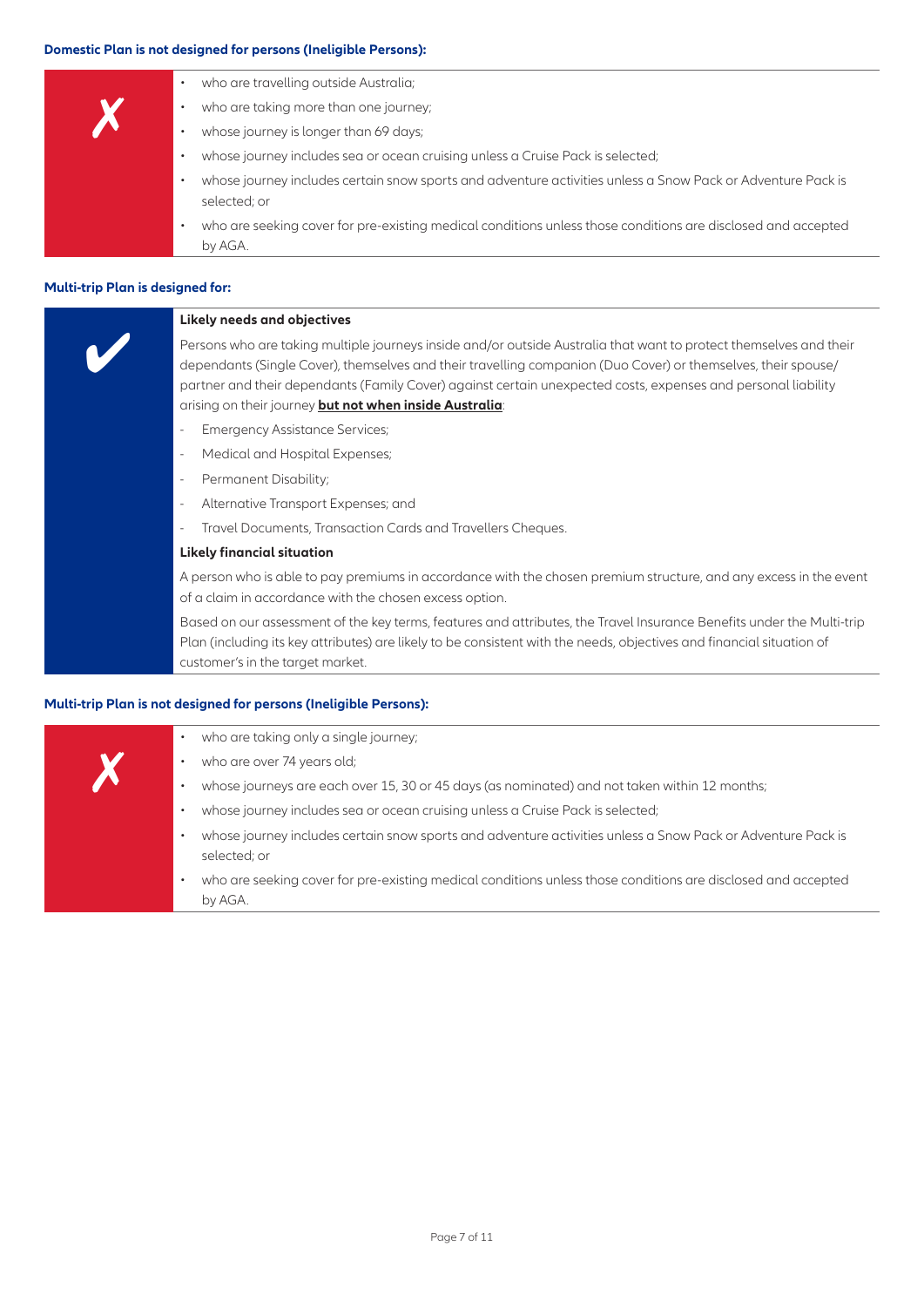#### **Non-Medical Plan is designed for:**

| Likely needs and objectives                                                                                                                                                                                                                                                                   |
|-----------------------------------------------------------------------------------------------------------------------------------------------------------------------------------------------------------------------------------------------------------------------------------------------|
| Persons who are not eligible for another Plan due to a pre-existing medical condition/s and are taking a journey<br>either inside or outside Australia that want to protect themselves against certain unexpected costs, expenses and<br>personal liability arising on their journey but not: |
| Emergency Assistance Services; and                                                                                                                                                                                                                                                            |
| Medical and Hospital Expenses.                                                                                                                                                                                                                                                                |
| AND, if their claim is due to any sickness or injury suffered by the insured under the following benefits:                                                                                                                                                                                    |
| Cancellation;                                                                                                                                                                                                                                                                                 |
| Additional Expenses; and                                                                                                                                                                                                                                                                      |
| <b>Travel Delay Expenses</b>                                                                                                                                                                                                                                                                  |
| <b>Likely financial situation</b>                                                                                                                                                                                                                                                             |
| A person who is able to pay premiums in accordance with the chosen premium structure, and any excess in the event<br>of a claim in accordance with the chosen excess option.                                                                                                                  |
| Based on our assessment of the key terms, features and attributes, the Travel Insurance Benefits under the Non-Medical<br>Plan (including its key attributes) are likely to be consistent with the needs, objectives and financial situation of<br>customer's in the target market.           |

#### **Non-Medical Plan is not designed for persons (Ineligible Persons):**

| who are taking more than one journey;                                                    |
|------------------------------------------------------------------------------------------|
| whose journey is longer than 12 months for international or 69 days for domestic travel; |
| who want cover for their travelling companion or dependants;                             |
| whose journey includes sea or ocean cruising;                                            |
| whose journey includes certain snow sports and adventure activities; or                  |
| who are seeking cover for any sickness or injury suffered by the insured.                |
|                                                                                          |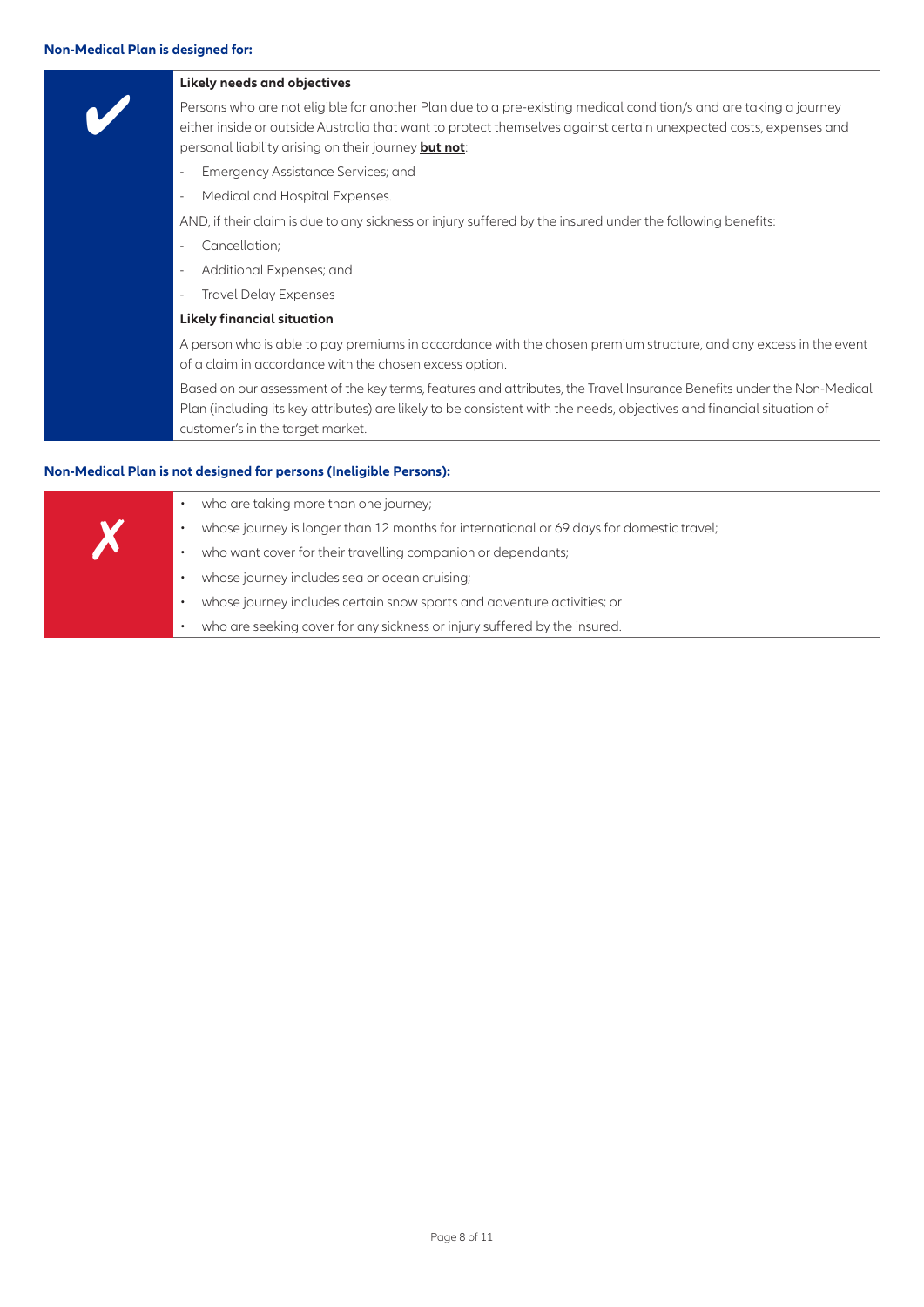## B. Distribution

#### Distribution channels

Products under this TMD may be distributed through any of the following means:

- online through relevant websites
- in-store branches and agencies
- by calling AGA or AGA's distributor's contact centres
- other AGA third-party distributors or referrers
- general advice model

All of these channels are monitored by AGA (on behalf of the Issuer) and staffed by persons who have been trained in the distribution of the Products covered by this TMD and the Application Process.

#### Distribution conditions and restrictions

Products under this TMD can only be issued to customers that are eligible for that cover in accordance with the application and/or extension criteria that has been approved in writing by the Issuer and which complies with the law (the **Application Process**). The Issuer approves the Application Process.

The Application Process has been tailored to identify the Target Market described in this TMD as part of the eligibility criteria for the Products covered by this TMD, and the use of the Application Process would make it more likely that a Product covered by this TMD will be acquired by persons in the Target Market.

Products under this TMD can be distributed directly by AGA and by distributors approved by AGA and the Issuer (**Approved Distributors**). Approved Distributors and their systems and processes are assessed and monitored by AGA (on behalf of the Issuer), and would therefore make it more likely that the Approved Distributor will comply with the terms of this TMD.

#### Distribution information

We require distributors to provide the following information in relation to their distribution of products covered by this TMD:

| Complaints           | all complaints in relation to this TMD must be supplied to AGA (on behalf of the Issuer) as soon as reasonably<br>possible, but no later than on a quarterly basis unless AGA has requested a distributor to report more frequently.<br>This will include written details of the complaints. |
|----------------------|----------------------------------------------------------------------------------------------------------------------------------------------------------------------------------------------------------------------------------------------------------------------------------------------|
|                      | AGA must supply all complaint information to the Issuer on a guarterly basis unless the Issuer has reguested AGA to<br>report more frequently.                                                                                                                                               |
| Sales data           | report relevant sales and customer data in relation to this TMD on a quarterly basis to AGA (on behalf of the Issuer)<br>unless AGA has requested a distributor to report more frequently.                                                                                                   |
|                      | AGA must supply all sales and customer data to the Issuer on a quarterly basis unless the Issuer has requested AGA<br>to report more frequently.                                                                                                                                             |
| Significant dealings | notification to AGA (on behalf of the Issuer) if they become aware of a significant dealing in relation to this TMD that<br>is inconsistent with this TMD within 10 business days.                                                                                                           |
|                      | AGA must immediately notify the Issuer if it receives a notification of a significant dealing.                                                                                                                                                                                               |

#### **Other**

In addition to the distribution conditions, restrictions and information set out above, the Issuer may include other conditions, restrictions and information on the distribution of products under this TMD.

Any additional conditions and restrictions will be notified (in writing) to an Approved Distributor.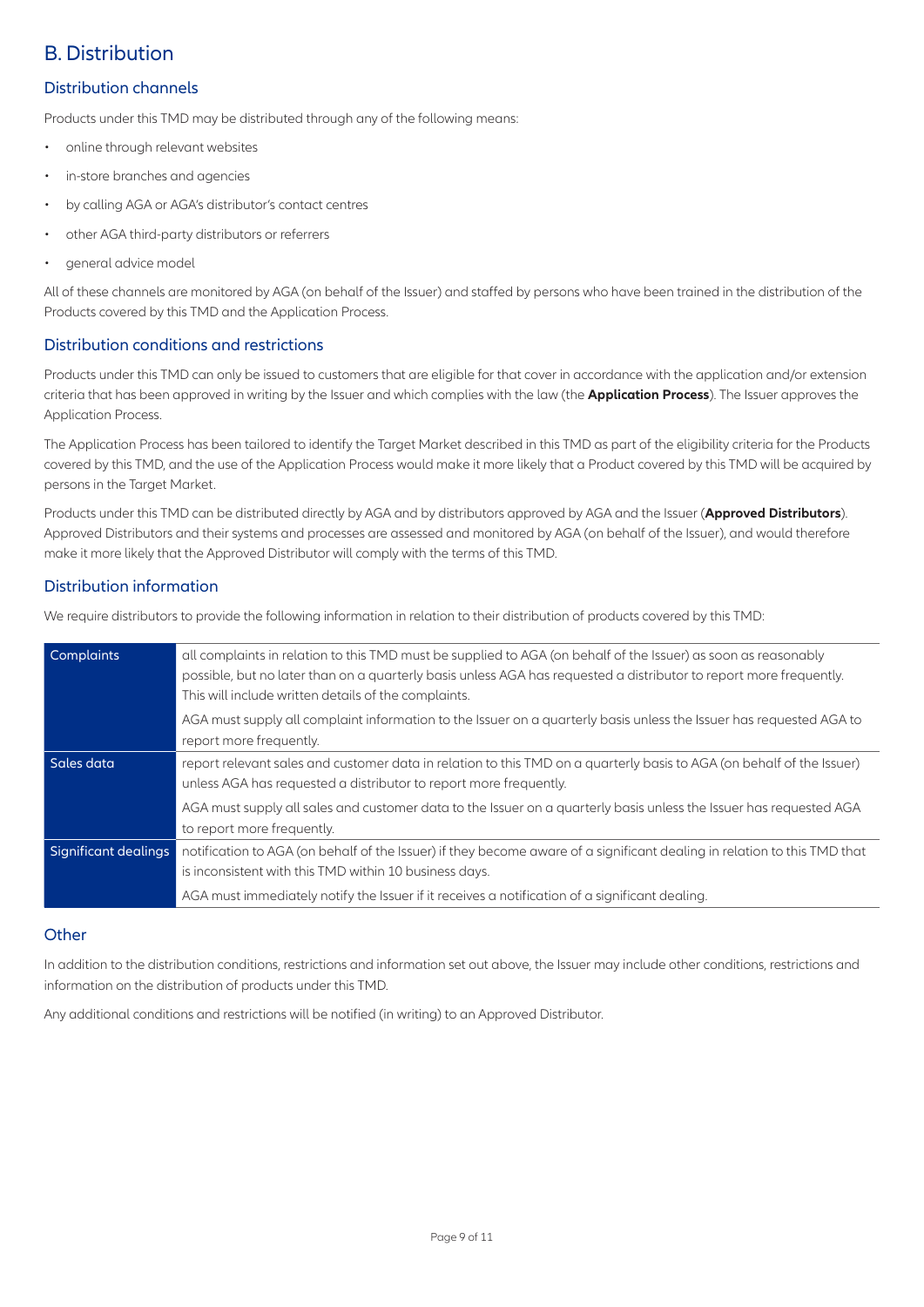## C. TMD reviews

This TMD shall be reviewed as follows:

| <b>First review</b>    | Within 12 months from the date of this TMD.                                                                                                                                                          |  |
|------------------------|------------------------------------------------------------------------------------------------------------------------------------------------------------------------------------------------------|--|
| Subsequent reviews     | At least every three years after the end of the previous review.                                                                                                                                     |  |
| <b>Review triggers</b> | Where an event or circumstance is identified by the Issuer or is notified to the Issuer that would reasonably suggest<br>the TMD is no longer appropriate. This may include (but is not limited to): |  |
|                        | a material change to the design or distribution of a product, including material changes to policy documentation<br>٠<br>or the PDS;                                                                 |  |
|                        | a material alteration to acceptance criteria or underwriting criteria, and the Application Process;<br>$\bullet$                                                                                     |  |
|                        | identified systemic issues in the product or the distribution of the product;<br>$\bullet$                                                                                                           |  |
|                        | relevant material external events such as relevant litigation or adverse media coverage;<br>$\bullet$                                                                                                |  |
|                        | relevant feedback, information or notification received from a distributor, regulator such as ASIC or APRA or<br>$\bullet$<br>other interested parties;                                              |  |
|                        | significant changes in metrics. These include sales, policy cancellations, claims, complaints and loss ratios; and<br>$\bullet$                                                                      |  |
|                        | any significant dealings that are inconsistent with the TMD,<br>٠                                                                                                                                    |  |
|                        | to the extent these events or circumstances reasonably suggest the TMD is no longer appropriate.                                                                                                     |  |